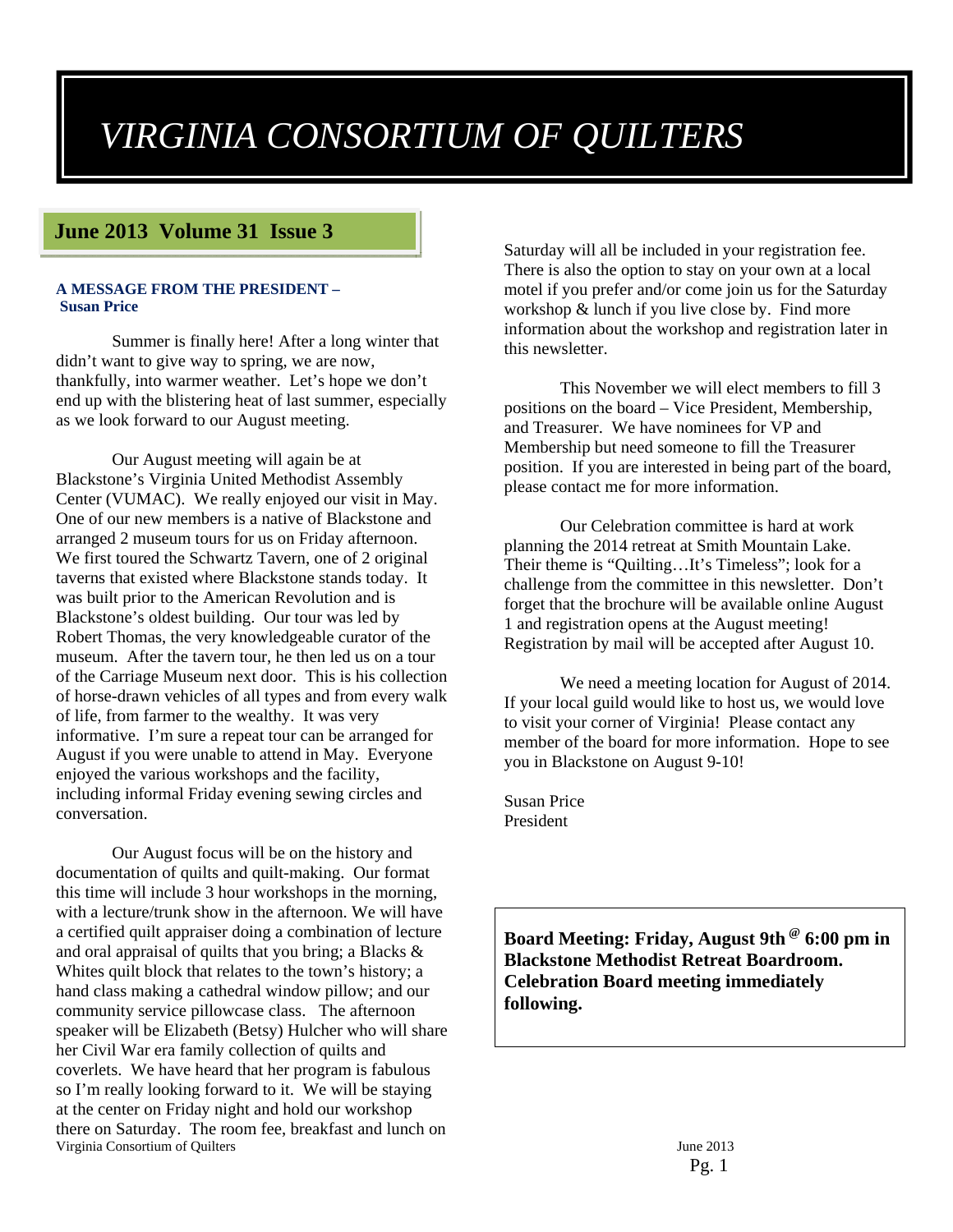### *MEET YOUR BOARD OF DIRECTORS*

### VCQ Board & Area Reps 2013

|                | <b>Position</b>           | <b>Name</b>               | <b>Phone</b> | E-mail                      |
|----------------|---------------------------|---------------------------|--------------|-----------------------------|
| 1              | President                 | <b>Susan Price</b>        | 703-569-7421 | sueprice@cox.net            |
| 2              | <b>VP</b>                 | Kathy McCrea              | 703-425-1829 | kathy.mccrea@cox.net        |
| 3              | Secretary                 | Grey Castro               | 757-748-2530 | greycastro@cox.net          |
| $\overline{4}$ | Treasurer                 | Faye Hannah               | 757-410-0846 | quilterfayeh@gmail.com      |
| 5              | Membership                | <b>Betty Blessin</b>      | 336-520-4255 | bblessin@triad.rr.com       |
| 6              | Historian                 | Joan McGowan              | 703-323-6048 | joquilter@aol.com           |
| 7              | Programs                  | Karan Fisher              | 757-761-1173 | karanfisher@cox.net         |
| 8              | Facilities                | Debi Harding              | 757-615-7758 | debi.harding@wellsfargo.com |
| 9              | Newsletter                | Heather Zavignan          | 770-845-5190 | queennefri@aol.com          |
| 10             | <b>Web Mistress</b>       | Mary Grogan               | 202-262-0142 | maryg@infovisions.org       |
| 11             | Publicity                 | Heather Zavignan          | 770-845-5190 | queennefri@aol.com          |
| 12             | <b>Celebration Chair</b>  | Heather Zavignan          | 770-845-5190 | queennefri@aol.com          |
| 13             | <b>Community Service</b>  | Paula Harr                | 757-572-1919 |                             |
|                | <b>Area Reps</b>          |                           |              |                             |
| 1              | Northern VA               | Joan McGowan              | 703-323-6048 | joquilter@aol.com           |
| 2              | Shenandoah Valley         | Dianne Reasons            | 540-942-5948 | dreasons@ntelos.net         |
| 3              | Roanoke                   | Vacant                    |              |                             |
| 4              | Charlottesville-Lynchburg | Deb Schupp                | 540-604-0988 | debschupp@mindspring.com    |
| 5              | Richmond                  | <b>Karen DuMont</b>       | 804-233-7750 | kmdumont@comcast.net        |
| 6              | Fredericksburg            | <b>Betty Lee Stickler</b> | 804-435-2574 | bpsmimi@sticklers.net       |
| 7              | Southwest                 | <b>Betty Blessin</b>      | 336-520-4255 | bblessin@triad.rr.com       |
| 8              | Tidewater-Peninsula       | <b>Bonnie Timm</b>        | 757-483-4909 | botqg@verizon.net           |
| 9              | Tidewater-Southside       | Debi Harding              | 757-615-7758 | dharding13@cox.net          |

| <b>Advertising</b><br>for Newsletter & Roster                                           |            |         |  |
|-----------------------------------------------------------------------------------------|------------|---------|--|
|                                                                                         | Newsletter | Roster  |  |
| <b>Business Card</b>                                                                    | \$10.00    | \$20.00 |  |
| $\frac{1}{4}$ Page                                                                      | 15.00      | 30.00   |  |
| $\frac{1}{2}$ Page                                                                      | 30.00      | 60.00   |  |
| <b>Full Page</b>                                                                        | 50.00      | 100.00  |  |
| <b>Inside Back Page</b>                                                                 |            | 125.00  |  |
| Classified Ad (50 word max – Newsletter only)<br>\$5.00 - available ONLY to VCQ Members |            |         |  |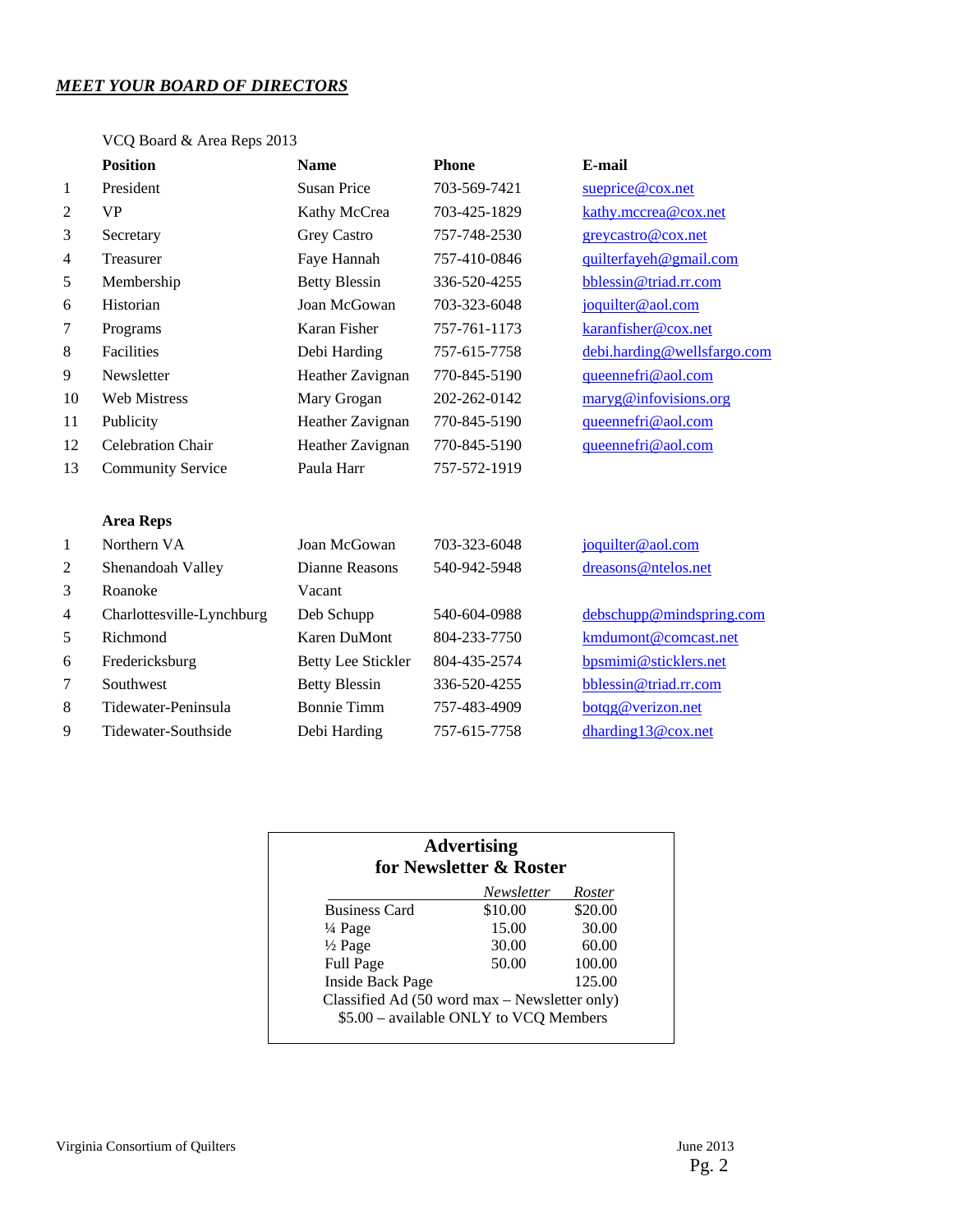### **VCQ General Meeting Blackstone, VA May 10, 2013**

The meeting was called to order at 12:30 p.m. by Susan Price, President. Susan welcomed members welcomed 7 new members. Yay! Get-well cards were passed around for members Pat Turley, Lucy Ricardo, and Charlotte Veregge. Susan shared information about the American Quilt Study Group's quarterly publication. Flyers were provided with information for accessing the AQSG website.

The Roanoke Area Representative position is vacant. . We are seeking nominations for November's election; we have candidates for Vice President and Membership positions but are seeking a nominee for treasurer.

A motion was made and accepted to approve the minutes of the March 9, 2013 meeting which were posted in the April newsletter. Bonnie Sharp made the motion to accept the minutes, Gloria Brewster seconded.

Faye Hannah presented the 2013 treasurers report through April. The checking account balance as of March 19 was \$21,496.01. The money market account's balance as of March 19 was \$10,368.89 and the VI Graves Scholarship Fund balance was \$600. The scholarship fund was explained for the benefit of new members and as a reminder to current members. Bonnie Sharp made the motion to approve, Gloria Brewster seconded.

Betty Blessin, Membership, reported 238 members, 37 of whom were new in 2013. As an incentive new member names will be entered in a drawing to win a basket. Membership was able to pick-up rosters at the meeting.

The next newsletter deadline is June 24. Information can be sent to Heather Zavagnin. Karan Fisher, Programs. Karan thanked the teachers and reported 64 registrants including the teachers.

Karan gave a preview of August's history/documentation themed program in Blackstone, Va. There will be 3 classes/workshops in the AM with an afternoon lecture, trunk show, and show & tell. Classes will include the Black and

Virginia Consortium of Quilters June 2013

White quilt from Schwartz Tavern in Blackstone, Cathedral Windows, and documenting history with Neva Hart. The afternoon lecture will be on the history of the McLin Sister Quilts from 1830 – 1910.

During March, 178 pillowcases were finished. The cases were taken by Paula Harr and given to Norfolk Community Mental Health which has 250 foster children so more are needed. Susan Price asked for ideas for a new community project in 2014. Suggestions can be given to any board member.

Monique, Celebration's Master of Ceremonies, traveled in time to Russia c. 1980! Dianna Burton won the Robert Kaufmann fabric. Registration for Celebration will start at the August meeting. The "Reveal" and Brochure will be available on VCQ's website August 1.

The meeting was adjourned at 1:11 PM after class and regular show and tell.

Respectfully submitted,

Grey Castro, Secretary

**The current newsletter and past newsletters can be viewed and downloaded from the VCQ website at www.vcq.org**

 **Please contact Heather Zavagnin, queennefri@AOL.com or (770)845-5190, or Mary Grogan at webmistress@vcq.org if you are having trouble downloading a copy from the website or if you wish to receive a paper copy of the newsletter thru the US Postal Service.** 

 **If your current physical and/or email address needs to be updated, please fill out the application for membership form at the back of the newsletter or download from the website and send to Betty Blessin, the Membership Coordinator.**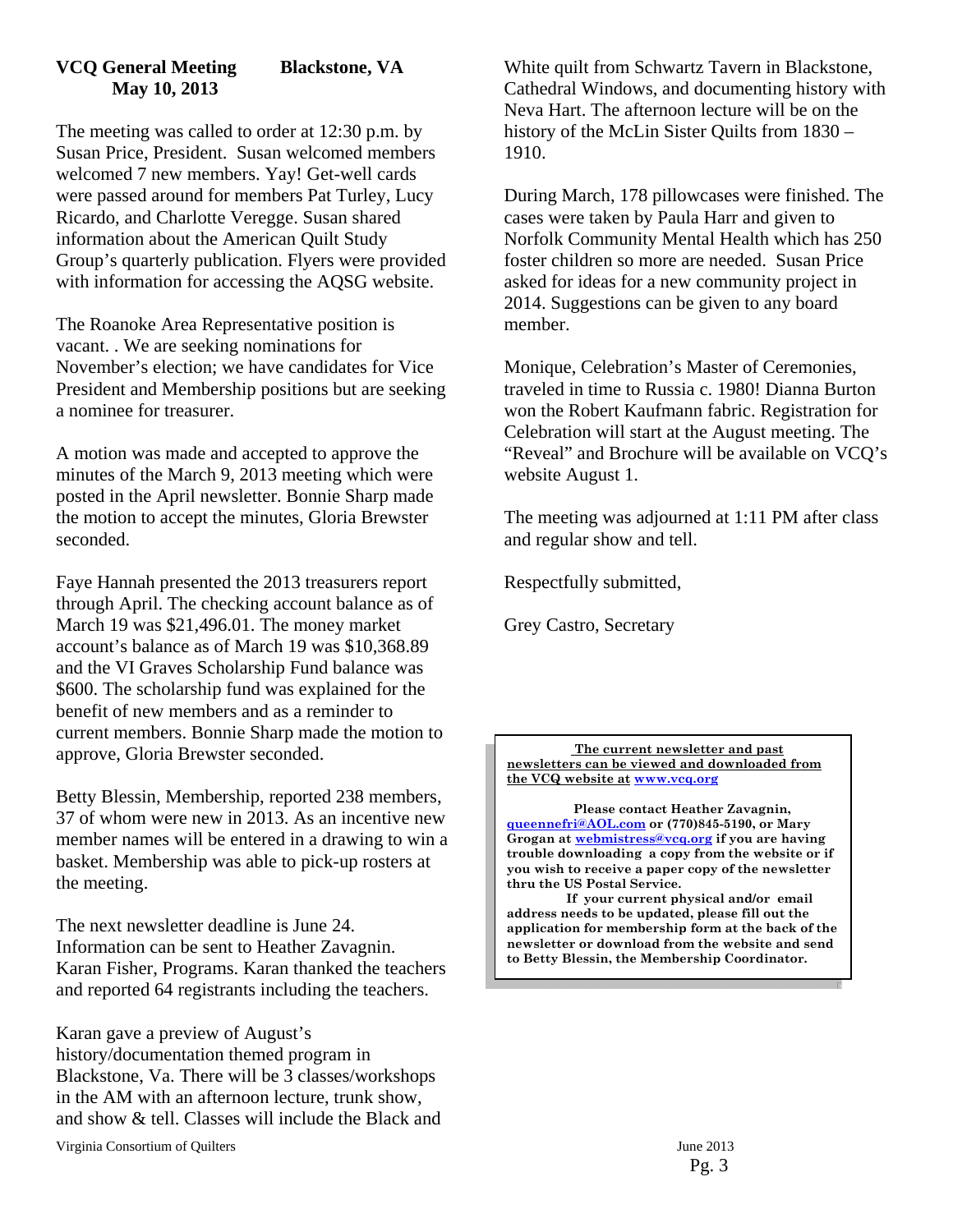### **Calendar of Events**

### **Now thru October 2013 The Morattico Waterfront**

**Museum is proud to announce a MUSEUM QUILT** 

**RAFFLE.** We are pleased to receive an exclusively designed Quilt by one of our Museum Members, Gary Wayne Bradley, who is one of our long-time quilt crafters and a resident in our community. **TICKETS \$5 each / 5 for \$20 Contact Mary Davis at 757.635.8758** 

### **July 10 - 12, 2014 Blue Ridge Quilt Festival**

Workshops starting July 9th Blacksburg Middle School, 3109 Prices Fork Road, Blacksburg, Virginia 24060 **www.BRQFestival.com**

### **July 10 – 23, 2013 Peaks & Pieces Quilt Guild Show**

100 Contemporary Quilts on Display, Viewers' Choice, Demonstrations Bedford Central Library, 321 N. Bridge St., Mon - Sat 9 - 5:30, Tues & Thur 9 - 8 Admission: Free

### **July 11, 12, 13 & 14, 2013 Virginia Quilt Shop Rally**

Travel throughout Southern and South Western Virginia as you explore six quilt shops and The Martinsville Artisan Center.

### **July 10-28th Sacred Threads Exhibition 2013**

Floris United Methodist Church, 13600 Frying Pan Park Road, Herndon, VA 20171 www.sacredthreadsquilts.com

### **July 17-20, 2013 Quilts in the Country 2013**

The Rockbridge Regional Fair and The Rockbridge Pieceworkers Quilt Guild present a judged show. 11:00 am to 9:00 pm daily. Virginia Horse Center Appomattox Mezzanine, Lexington, VA

### **July 19 and 20 Patchwork Quilters Jamboree**

9 am - 5 PM 210 Valley Street (Graham High School gym) Bluefield, VA

We send all VCQ emails from  $info@vcq.org$ . Please check your spam settings to always allow email from info@vcq.org. Thank you to everyone who is now receiving newsletters and announcements from VCQ by email. You are saving our organization significant money, and making your Newsletter Editor's job go much faster!

### **Calendar of Events Cont'd**

### **October 5 & 6, 2013 Old Church Gallery Quilters Guild: Quilt Show 2013**

Saturday 9 - 5 & Sunday noon - 5 Floyd Elementary School, Floyd, VA Admission \$ 3 Young Quilters Category: do you have a young quilter in your family or among your friends? Encourage them to enter their work in the show. Hand crafted ribbons and cash prizes are awarded to winning quilts. Registration for quilts is now open.

### **October 18-19, 2013 The Hearts and Hands ECA**

**Quilters' Guild: "Harvest of Quilts" Quilt Show**  Dennis A Wicker Civic Center, 1801 Nash Street, Sanford, NC www.heartsandhandsnc.org

### **November 8-9th Randolph Quilters Guild Quilt Show XIV 2013**

Asheboro, N.C.

Randolph Quilters Guild presents our 19th quilt show featuring over 200 quilts, many vendors, daily demos, bed turning, and raffle quilt.

### **November 8 – November 17th 2013 Quilters' Quest!**  www.quiltersquest.org/

### **VCQ Events:**

**November 9, 2013 Virginia Beach March 8, 2014 Kilmarnock April 24-27, 2014 Celebration Smith Mountain Lake August 9, 2014 TBD November 8, 2014 Harrisonburg** 

### The following are the **Deadline Dates** for item

submissions to the newsletter staff: Sept 23<sup>rd</sup> for November 9<sup>th</sup> meeting in VA Beach **January 24<sup>th</sup> 2014** for March 8<sup>th</sup> meeting June 23<sup>rd</sup> 2014 for August 9<sup>th</sup> meeting **September 22<sup>nd</sup> 2014** for November  $8<sup>th</sup>$  meeting Material can be sent electronically (preferred) to queennefri@aol.com OR mailed to: Heather Zavagnin, 87 White Oak Landing Rd, King William, VA 23086:

Virginia Consortium of Quilters  $\parallel$  20 much taster! June 2013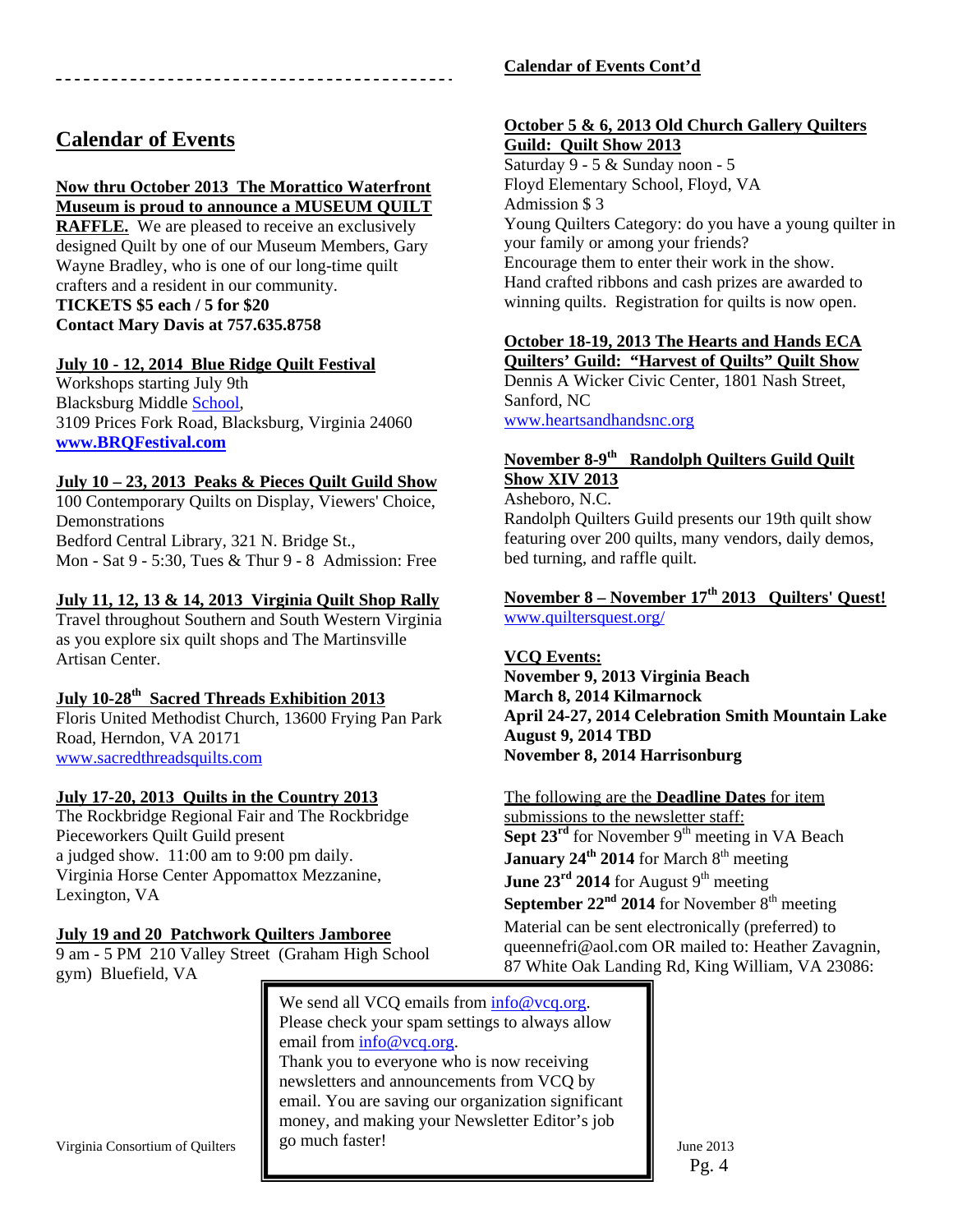

**VIRGINIA QUILT MUSEUM** 301 S. Main Street Harrisonburg, VA 22801 Phone 540-433-3818 Preserving, celebrating, and nurturing Virginia's quilting heritage

# **www.vaquiltmuseum.org**

### Designated the "**official quilt museum of the Commonwealth**" by the General Assembly

"DESIGNS + DIMENSIONS" is the exhibit theme for 2013. Three major exhibits of quilted textile art will feature geometric shapes such as diamonds, hexagons and stars.

May 21 – August 24 *Hexed* 

*Vintage Revisited* 

Sept 3 – December 14 *American Quilt Study Group Star Quilts Star Quilts from the VQM Collection* 

*HEXED* showcases amazing quilts made from hexagons. Physically the strongest and most efficient geometric shape, hexagons are preferred by national award-winning quilt maker Cheryl See of Ashburn, Va. Her exquisite contemporary quilt "Star Struck" is made with more than 12,000 half-inch hexagons specifically cut to show off features in the printed fabrics she used. This wonderfully inspiring exhibit encompasses almost three centuries of quilters and their love of hexagons.



*VINTAGE REVISITED*, rarely seen in its entirety, is a phenomenal exhibit which features 117 small challenge quilts. Over a two-year period, 19 talented and brave quilters (9 from Virginia) were challenged to make new quilts from old unfinished blocks. Art quilters, traditionalists, historians and newcomers participated in this quilting journey to add new dimensions to old designs.

The Virginia Quilt Museum is open Tuesday through Saturday, from 10 am to 4 pm. Visit us online at www.vaquiltmuseum.org.

Special Events:

- *Little Quilts, Big Talents 2013* online silent auctions will run May through December 2013. You can help by donating a little quilt to the auction or bidding on a quilt. See the web site for more information.
- *2013 Opportunity Quilt* made by VCQ member Josephine Millett, the quilt is a reproduction of the oldest quilt in the museum's collection. Tickets are available for \$1 at the museum and various shows throughout the year. The drawing will be on December 14, 2013.
- *First Friday* on the first Friday of each month, enjoy free admission to the museum from 5:00 8:00 PM, hands-on activities, and a Bake & Benefit Sale.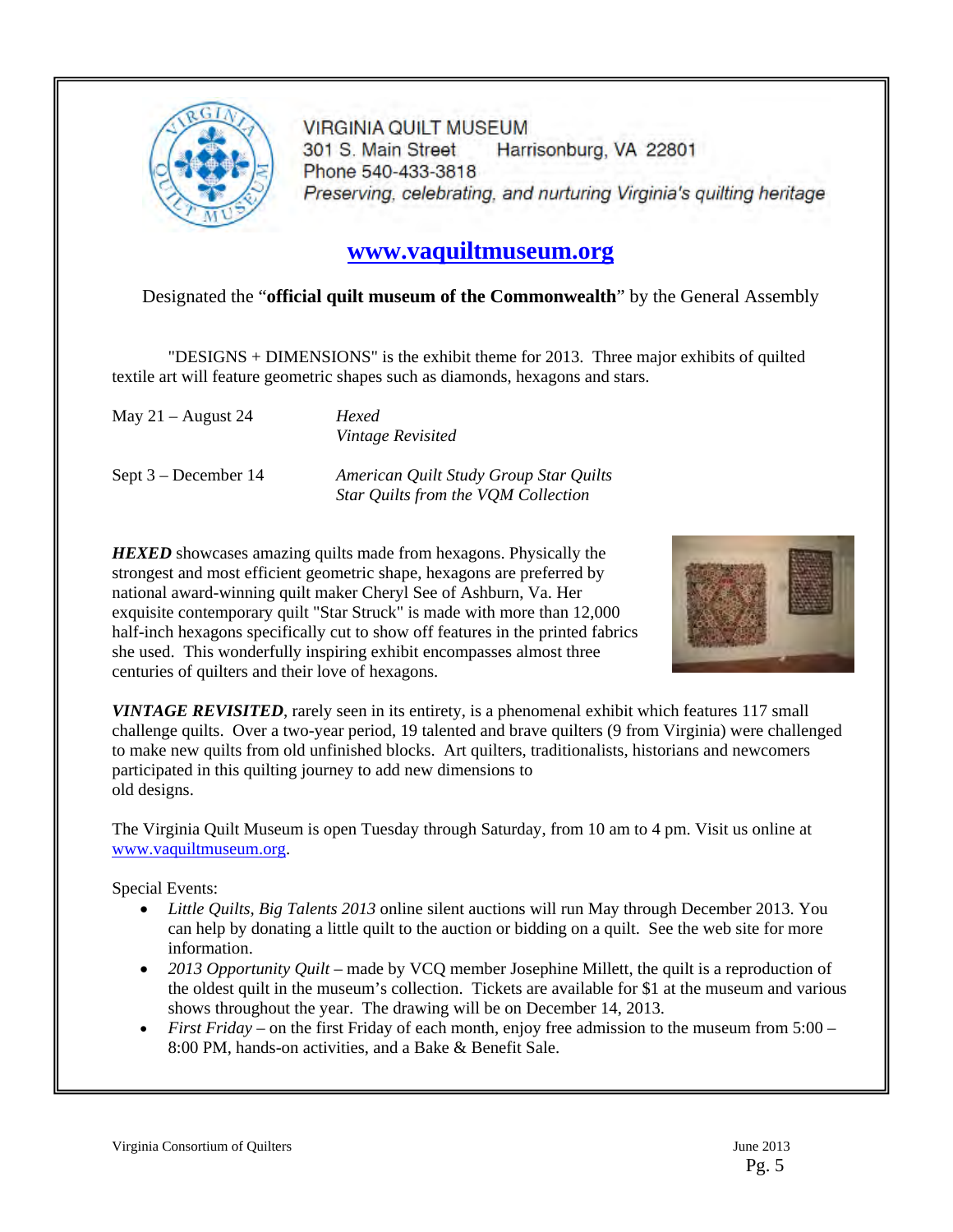# **Virginia Consortium of Quilters 2013 Application for Membership**

|                                                                                      | Name: <u>Name:</u> Phone: ()                                                                                                                                                                       |  |                                |            |
|--------------------------------------------------------------------------------------|----------------------------------------------------------------------------------------------------------------------------------------------------------------------------------------------------|--|--------------------------------|------------|
|                                                                                      |                                                                                                                                                                                                    |  |                                |            |
|                                                                                      |                                                                                                                                                                                                    |  |                                |            |
| check the box below.)                                                                |                                                                                                                                                                                                    |  |                                |            |
|                                                                                      | $( )$ I wish to receive a <i>paper copy</i> of the quarterly newsletter.                                                                                                                           |  |                                |            |
| period, yours will not.                                                              | Your membership can be paid for multiple years (up to 5 years) with this form. This date will be<br>on your membership card and the mailing label of each newsletter. If dues increase during this |  |                                |            |
|                                                                                      |                                                                                                                                                                                                    |  |                                |            |
|                                                                                      | () Renewal Amt: \$_____________(make check payable to "VCQ" and include SASE)<br>(\$20.00 per year up to five years.)                                                                              |  |                                |            |
|                                                                                      | Renewal Members Only: Please enclose with your payment, application and a self-addressed                                                                                                           |  |                                |            |
|                                                                                      | stamped envelope (SASE) for your membership card.                                                                                                                                                  |  |                                |            |
|                                                                                      |                                                                                                                                                                                                    |  |                                |            |
|                                                                                      | I teach and/or lecture about quilting.                                                                                                                                                             |  |                                |            |
| I may be willing to drive others from my area to VCQ meetings. Yes<br>N <sub>0</sub> |                                                                                                                                                                                                    |  |                                |            |
| <b>Mail to:</b>                                                                      | <b>Betty Blessin, Membership Coordinator</b><br>105 E. Church Street<br><b>Martinsville, VA 24112</b>                                                                                              |  |                                |            |
| For Membership Only:                                                                 | MList:                                                                                                                                                                                             |  | Amt:<br>Exp. Year:<br>NPacket: | Area: 1988 |

Rev. 1/12/2013

Virginia Consortium of Quilters June 2013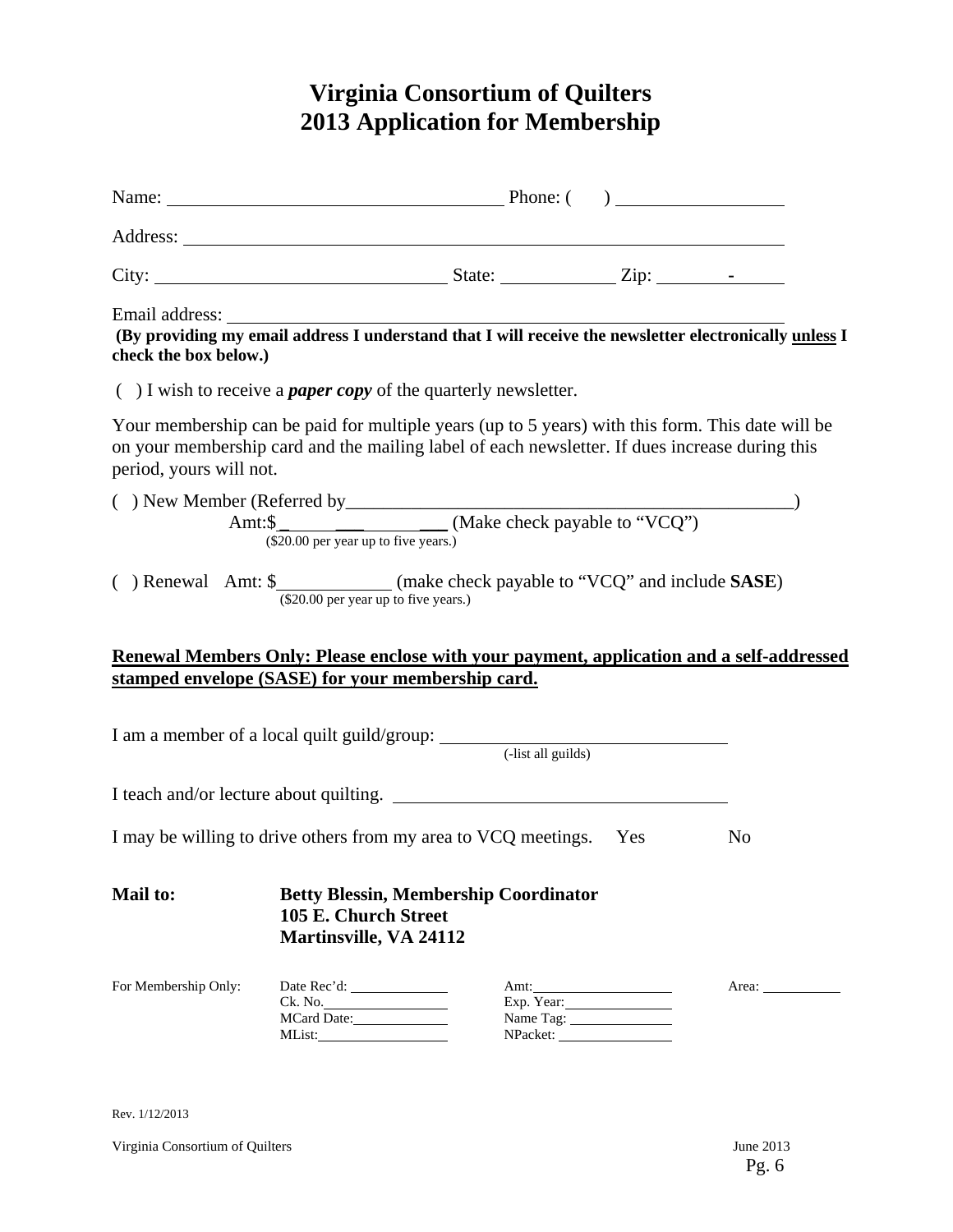### **Virginia Consortium of Quilters Meeting in Blackstone VA August 2013**

### **Accommodations, Meals, and Meeting Location**:

### **The Virginia United Methodist Assembly Center (**434)292-5308 (Fax) (434)292-1212  **707 Fourth St, Blackstone, VA 23824** www.vumac.org

**On August 9<sup>th</sup> & 10<sup>th</sup> we** will be meeting and staying in Blackstone at the Virginia United Methodist Assembly Center. There will be different rate packages for registration, depending on whether you take a class with a teacher or work on pillowcases or Come Quilt with Me, plus member or non-member rates. You may also choose to come for the day on Saturday if you live nearby, or stay at a hotel in the area if you prefer.

1) arrive Friday between 3-5pm with overnight accommodations at the facility - includes breakfast Saturday morning, served at 8am, and lunch

2) arrive Saturday by 8:30am and stay for the day; includes lunch only

Rooms have 2, 3 and 4 single beds; specify roommate preferences on the registration form. If you prefer a **private room**, there will be an additional cost of \$10.00 and please note on registration you are requesting a private room. Towels and sheets are provided but you might want to include an extra hand towel and bar of soap when packing. They have a lap pool, so bring a pool towel if you want to swim. The meals Saturday will be prepared by the facility and are included in the pricing. As you enter the dining facility there is a tip box for members to show our appreciation to the staff. VCQ will pay a portion of the facility costs.

Bring the supplies specified for your class and maybe a hand project to work on Friday evening as there are areas where we can gather as a group to sew if desired.

### **Directions:**

**From 360 in Richmond:** Take 360 West ( Hull Street) to Amelia and look for Exxon Station (on left), Take left on to Route 153 toward Blackstone. Stay on Route 153 until you come to stop sign at Route 460, Make a right turn on to Route 460 West. Stay on 460 West until you see the first Blackstone exit billboard. Take the next left on to Business 460. When you enter the town limits you will be on Main Street. Go through 5 stop lights, Take the second right on to 4th Street, there will be a sign for VUMAC. We are located on Fourth and College Street, proceed around building and enter main parking lot.

**From the West (Roanoke, Lynchburg and areas west):** Take 460 East to the Nottoway Exit (Business RT. 460), 460 (Business) into Blackstone on Church Street, then a right at College Ave. (right past the laundry on the right). Right on Fourth Street to VUMAC, take College Street around building and enter main parking lot on side of building

**From Northern Virginia:** Travel Interstate 95 South reaching Petersburg; follow signs for Interstate 85 South (right exit) From Interstate 85 South-Take the Route 460 west exit- toward Blackstone. The first Blackstone exit (left exit) Business 460. When you get to town this is Main Street. Go through 5 lights; take a right onto Fourth St. We are on the corner of Fourth and College Street, take College Street around building and enter main parking lot on side of building.

**From Tidewater (Chesapeake, VA Beach, Portsmouth)**: Take Route 460 west until first stop light in Waverly. Take left and get on 40 West. Travel 40 West straight to Blackstone; when you get to the stop light "T" in Blackstone take a left onto Main Street. 460 and 40 West. Go through 5 stop lights and stay on 40 west, then take the 2nd right onto Fourth St. Sign says VA United Methodist Assembly Center- Stay on Fourth St. and you will see the Main Building (4 way stop sign). Follow street around building and enter main parking lot on side of building.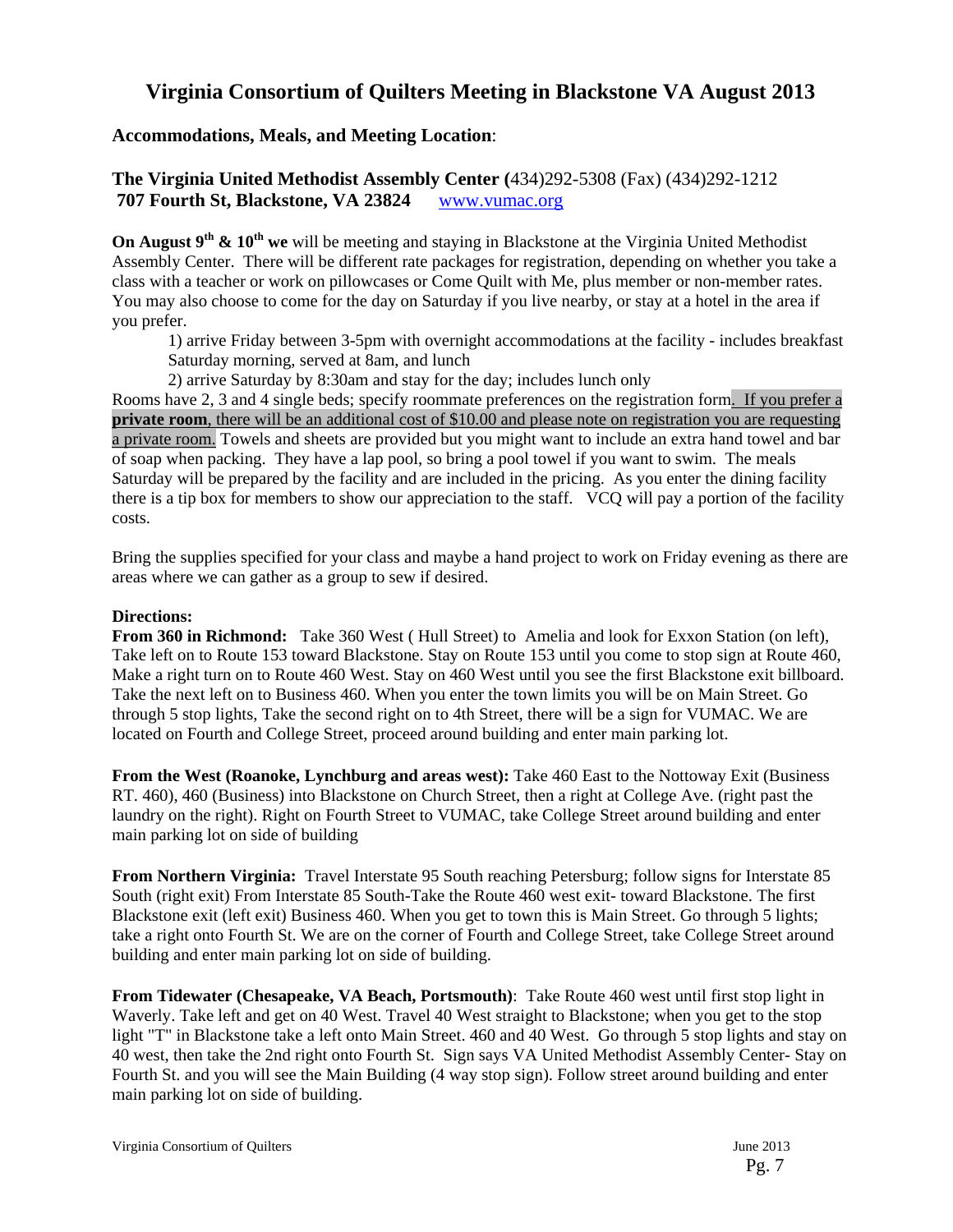### **Notes from Karan:**

### **REMINDER -- all workshops (including pillow cases and CQWM) are 3 hours and conducted in the morning ONLY, so please plan accordingly.**

Your registration form and check to VCQ must be **postmarked by Friday, July 26, 2013**  to receive the \$10 early registration discount. Please fill out your registration form completely.

### **You will receive a Post card with your registration confirmation – Bring your postcard!! It is your MEAL TICKET and door prize drawing.**

**Any cancellations must be made by Friday, July 26, 2013 to obtain a refund.** 

**Please wear your nametag to the meeting so we can put names and faces together.** 

### **Friday, August 9, 2013 Schedule: Dinner on your own**

- $\geq$  3:00-5:00pm Check-In
- 4:00pm Meet in Lobby of Methodist Center for Historic Main Street Tour
- **Come Quilt with us for the evening, work on your own projects**
- 6:00-7:00pm VCQ Board Meeting

### **Saturday, August 10, 2013 Meeting Schedule:**

| $\triangleright$ 8:00 AM        | Breakfast for those staying overnight (Friday)       |
|---------------------------------|------------------------------------------------------|
| $\triangleright$ 8:30 - 9:00 AM | Registration for those arriving Saturday only        |
| $\triangleright$ 9:00 – Noon    | Morning workshop period                              |
| $\geq 12:00$                    | Lunch                                                |
| $\geq 12:50 - 1:20 \text{ PM}$  | Business meeting                                     |
| $\geq 1:30 - 4:00 \text{ PM}$   | Afternoon Lecture/Trunk Show by Elizabeth F. Hulcher |
| $\geq 4:00 - 4:15 \text{ PM}$   | Show and Tell                                        |

# Shops on the way to Blackstone, VA

Rose Patch Creations 125 W. Carolina Avenue Crewe, VA 23930 PH: 434-645-7780 rosepatchcreations@earthlink.net www.rosepatchcreations.com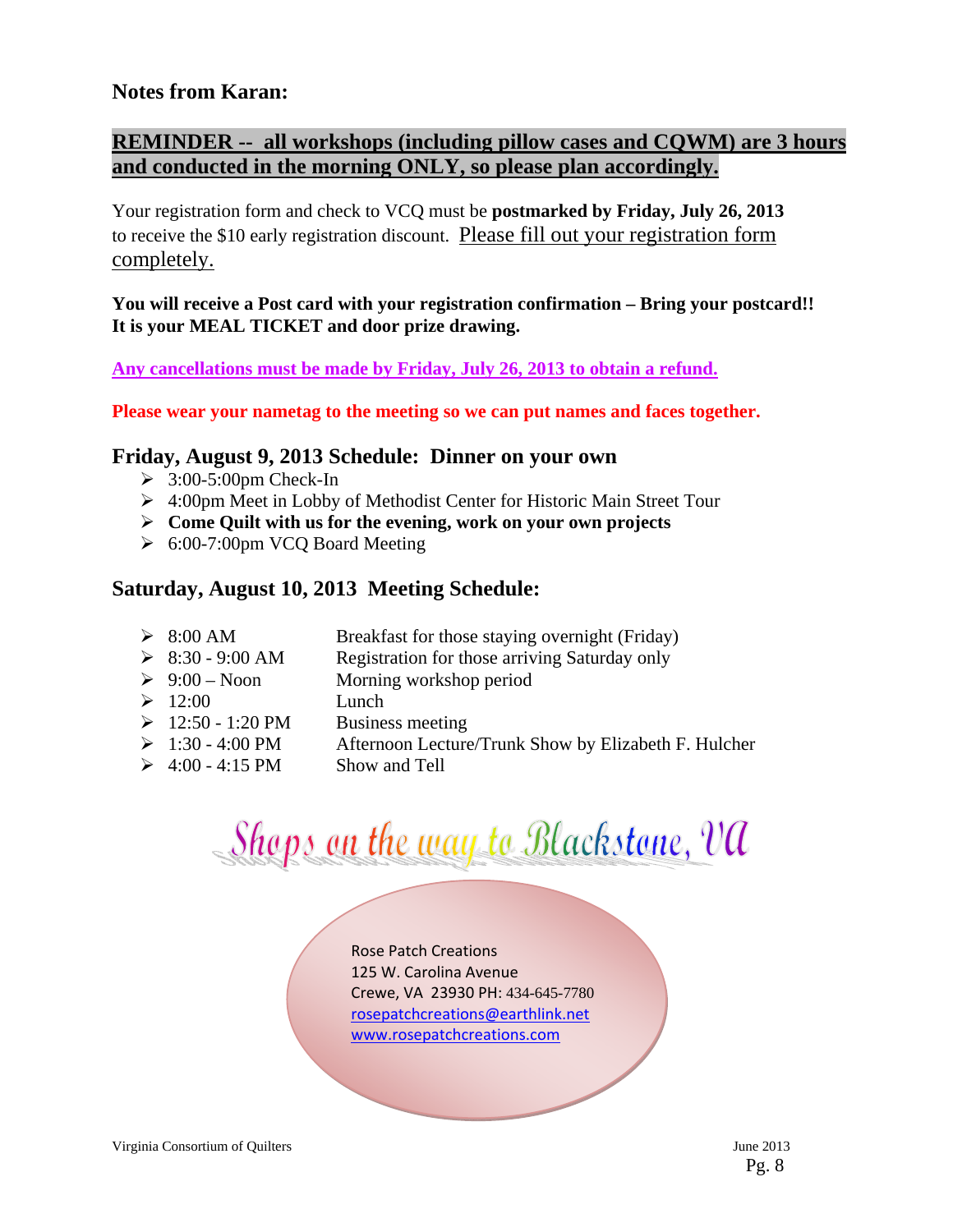**Jo Jo's Quilt Shop,** 7004 Commons Plaza, Chesterfield, VA 23838, Phone: 804-778-7566 Email: ann@jojosquiltshop.com, Website: www.jojosquiltshop.com. Hours: Tues.-Fri. 10-5, Sat. 10-4

**The Busy Bea,** 11934 Centre St., Chester, VA 23831. Phone: 804-748-4951. Email: busybea.chester.va31@verizon.net . Hours: Mon-Fri 9-6, Sat 9-4, closed Sun.

**Millstone Quilts,** 8074 Flannigan Mill Rd., Mechanicsville, VA 23111. Phone: 804-779-3535. Email: reginas40@aol.com; Website: www.millstonequilts.com. Hours: Tues – Fri 10am - 5pm, Sat 10am - 4pm

**Threads Run Through It,** 965 Aspen Rd., Phenix, VA 23959. Phone: 434-376-7755 Email: trtiquilts@gmail.com or Website: www.trtiwequilt.com/. Hours: Mon – Sat 10am - 5pm

**Quilting Adventures,** 1601 Willow Lawn Drive, #108, Richmond, VA 23230. Phone: 804-262- 000. Email:  $\frac{info@quiltingadventures.com}{info@quiltingadventures.com}$ ; Website: quiltingadventures.com. Hours: Mon. & Sat. 10-6, Tues. – Fri. 10-9, Sunday 10-5

**Quilter's Corner,** 1257 Sycamore Square, Midlothian, VA 23113. Phone: 804-794-1990. Hours: Mon - Sat 10am-5pm, Sun 12pm-5pm. Email: quilters.corner.va@gmail.com; Website: www.quilterscornerva.com.

**Sew Refreshing,** 7225 Bell Creek Rd Ste 264 **Mechanicsville**, **VA** 23111 (804) 789-1803 Hours: Mon - Sat 10am-7pm, Sun 10pm-5pm. Email: becreative@sewrefreshing.com; Website: http://www.sewrefreshing.com..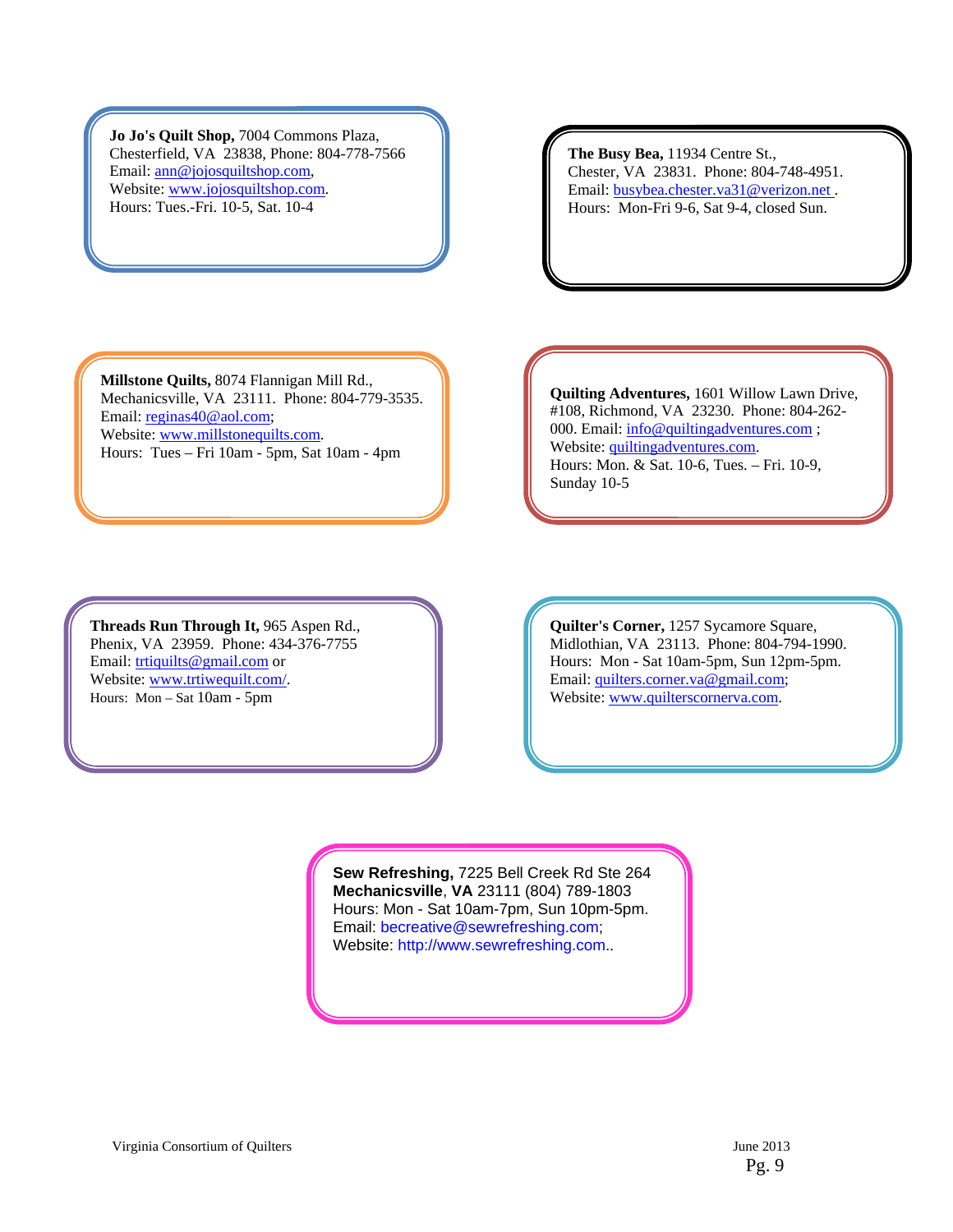### Special Afternoon Program



# Elizabeth (Betsy) F. Hulcher

Presents

## *The History of the McLin Sister Quilts, 1830 - 1910*

### Lecture/Trunk Show

In 1990, I inherited a collection of antique quilts and coverlets that date from 1830-1910. They were made mostly by my great-great-grandmother, Lucinda McLin, and her four sisters. A couple of the quilts were made by Lucinda's mother (my great-great-great-grandmother, Rachel Blakemore McLin). These textiles were all made in northeastern Tennessee, near Jonesborough.

The quilts have been exhibited a number of places: the Virginia Quilt Museum in Harrisonburg, VA; the Meadow Farm Museum in Glen Allen, VA; the Carroll Reece Museum at East Tennessee State University in Johnson City, TN; and as the Paducah, KY, Rotary Club's Antique Quilt Exhibit (in conjunction with the American Quilters' Society Nationwide Show in Paducah, KY.) The coverlets have also been shown at some of the above exhibits, plus they have been at the Crab Orchard Museum in Tazewell, VA, and in a traveling exhibit that appeared in MA, KY, TN, NC, and Edinburgh, Scotland.

I truly enjoy sharing these textiles during a presentation which includes showing an assortment of the quilts, perhaps some coverlets if desired, and family photographs and other memorabilia. This has truly been a very special journey for me since 1990. I have worked with a number of curators in researching my family, their quilting, their weaving, and their lives, and I love to share the story.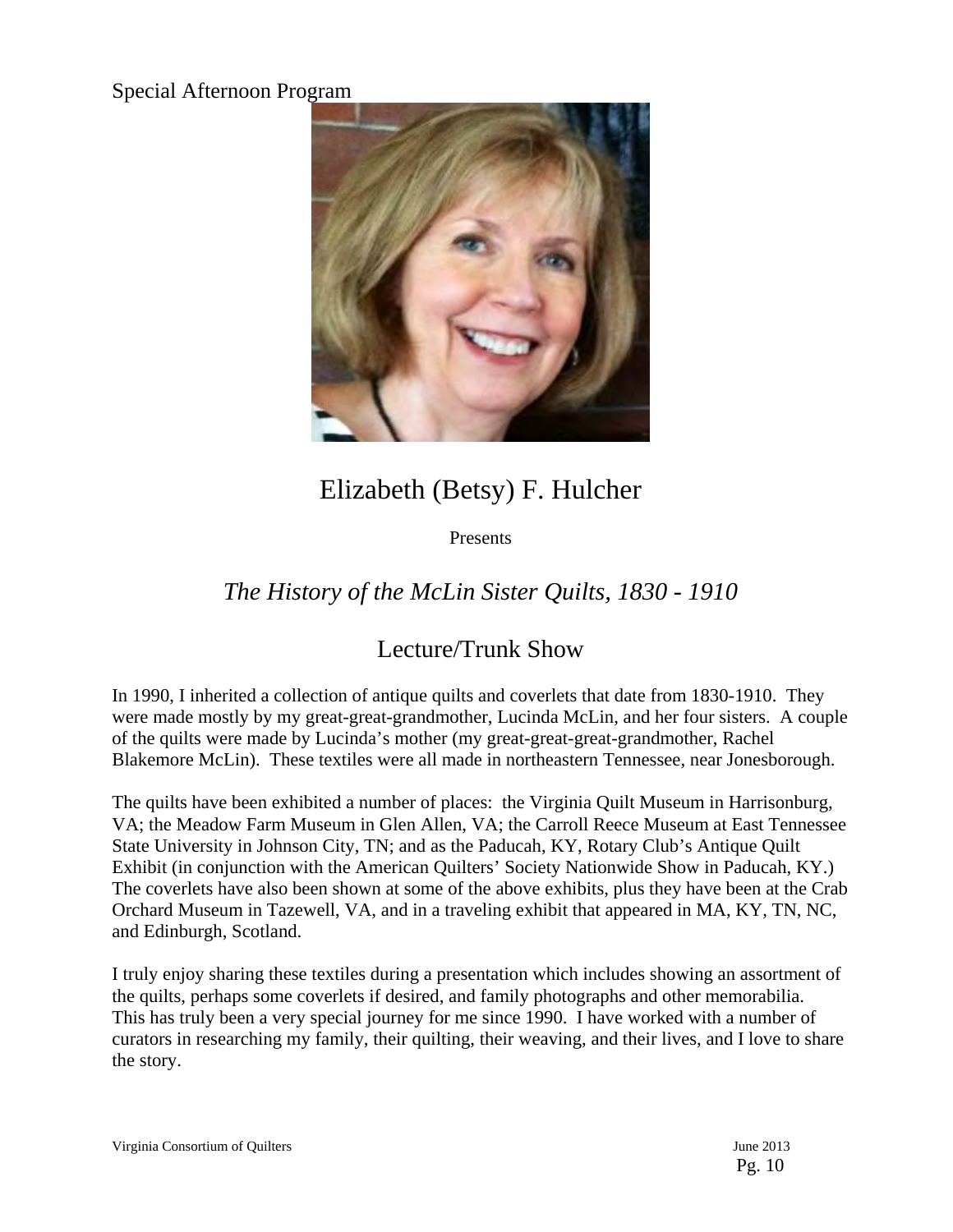**Workshops \*\*\*\*\*\*\*\*\*\* Workshops \*\*\*\*\*\*\*\*\*\* Workshops \*\*\*\*\*\*\*\*\*\*** 

**Workshop A: How to Appraise a Quilt with Neva Hart** 



### **Skill Level: All levels**

### **Lecture:** *(AT LEAST) 10 THINGS TO KNOW ABOUT APPRAISALS*

When valuing quilts old and new, just because a quilt is old doesn't mean it's valuable. Learn how appraisers determine a quilt's monetary value, what makes quilts "good, better, or best," and whether to insure the quilts you make. What can quilters do to make today's quilts

into heirlooms of the future? Does machine quilting make a difference? Also includes textile care and repair discussion. Maximum number of attendees for this lecture is 16. Audience is invited to bring one quilt for verbal appraisal. Group discussion of quilts "bed turning" style.

### **Material & Supply List:**

- $\triangleright$  Note taking supplies
- $\triangleright$  Camera, if desired
- $\triangleright$  One quilt per person for verbal appraisal, if desired

**About Your Teacher – Neva Hart:** Neva was certified as a professional quilt appraiser in 2001 by the American Quilter's society. She has appraised quilts at the local, regional and national level. Her life with quilts began 40 years ago with quilt retailing in Washington, DC. She has served as President of the Professional Association of Appraisers – Quilted Textiles, and as a board member of the Virginia Quilt Museum. She contributed a Chapter to the documentation project book *QUILTS OF VIRGINIA* published in 2006. As a quilt historian she participated as a lecturer at Colonial Williamsburg's 2012 Quilt symposium. Now retired from appraising, she coordinates documentation projects in western Virginia, independently curates exhibits, and volunteers doing publicity for the Virginia Quilt Museum.

### **Workshop B: Blacks & Whites block, paper pieced table topper with Cathy Shapiro Dale**

### **Skill level:** Intermediate

**Machine class:** This is the block pattern of the Blacks & Whites quilt hanging in Schwartz's Tavern in historical Blackstone. You will be given enough paper patterns to make sixteen  $6\frac{1}{2}$ " squares. This can be made larger by just adding squares. You will be given a "master pattern" piece that you can make more copies of for future projects. If you wish, you can make this in other colors, however; for class purposes you will be shown Black & White version. Some of the fabric choices were black print on white and some were white print on black. It's your choice. Your teacher will provide the paper patterns for piecing. Finished Size: 32" x 32"

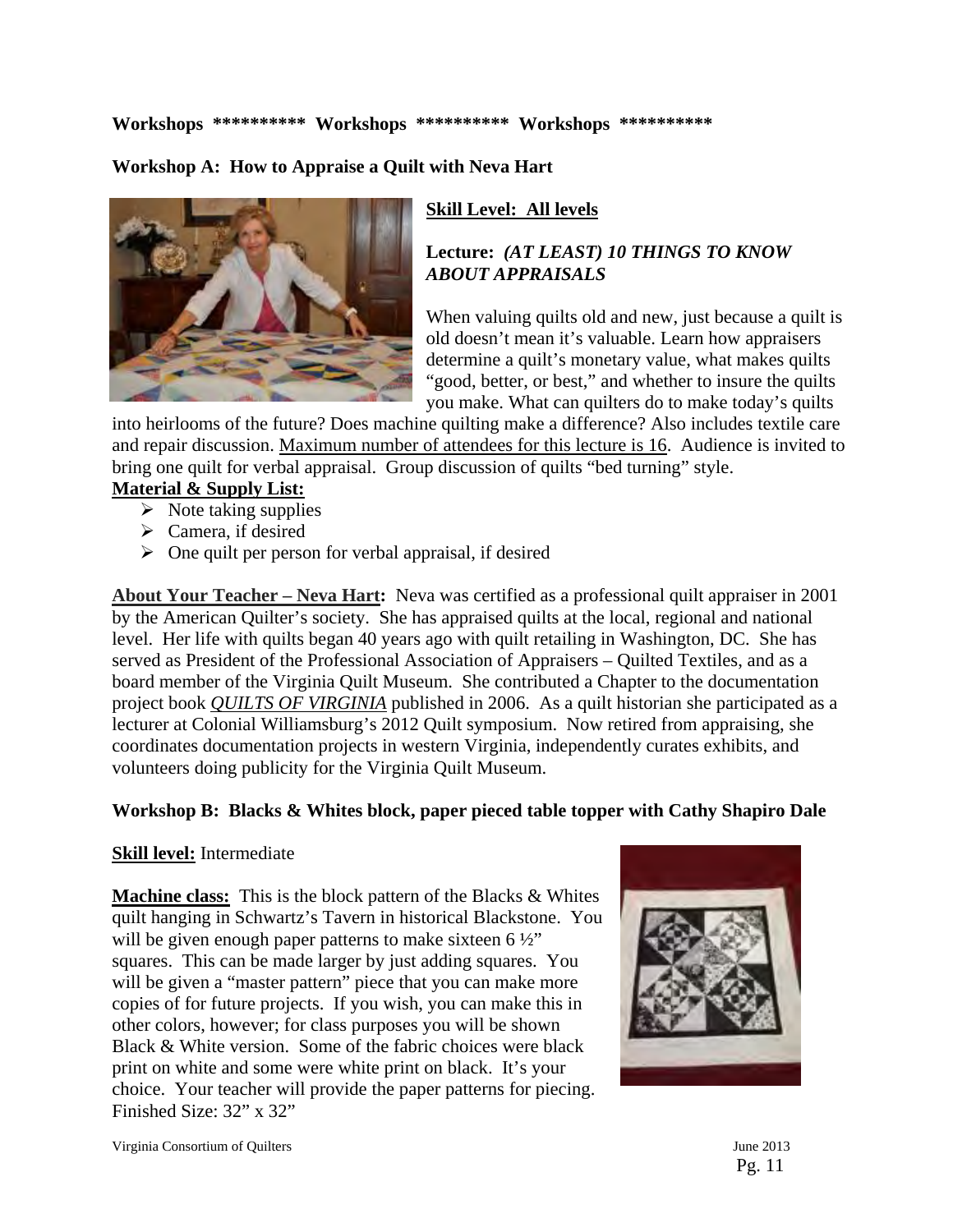### **Materials & Supply List:**

- $\triangleright$  Sewing machine in good working order
- $\triangleright$  Scissors, pins, thread, etc.
- $\triangleright$  Iron and portable press board
- $\triangleright$  Rulers ad ¼" inch ruler and 24" ruler for cutting
- $\triangleright$  Rotary cutter, mat
- $\triangleright$  Glue stick
- $\triangleright$  Open toe foot for sewing on printed lines

### **Fabric Requirements:**

- $\geq 1$  yd black fabric (Option dark fabric)
- $\geq 1$  yd white fabric (Option light fabric)
- $\triangleright$  1/2 yd solid fabric for inner border & binding
- $\triangleright$  1/2 yd of border fabric of your choice

**About Your Teacher – Cathy Shapiro Dale:** Cathy's interest in quilting, though not known at the time, probably began with her interest in art and art related activities at a young age. In fact, while in high school, Cathy thought she wanted to be an art teacher. Although she didn't pursue teaching as her eventual career path, Cathy always maintained her interest in art related crafts and activities. Cathy engrosses herself in each project and receives great pleasure from creating interesting and colorful results. However, the enjoyment she receives from each project and hobby has now been superseded by her true creative art-love: *QUILTING*. When she is absorbed in fabric, color, pattern selection, sewing machine or hand stitching, while creating another finished "original", she becomes so engrossed that day to day distractions don't exist. Every quilt is started with much thought and finished with much care and love. Cathy is a member of the Tidewater Quilters' Guild and VCQ. She loves to share her passion with others.

### **Workshop C: Cathedral Window Pillow with Karan Fisher**



**Skill Level:** All levels.

**Hand Class:** - If you haven't tried doing a quilt project by hand, this is a good introduction to hand work. Cathedral Windows blocks are also a great "take along" project for long trips, lunch breaks if you work, commuting to and from work if you use car pools or buses/light rail, anything you do where you need to pass time (even sitting in doctor's offices). In the 3 hours, students will learn the technique and will be able to achieve at least the 12" square for the front of the pillow.

### **Materials & Supplies:**

- $\triangleright$  Basic hand sewing kit
- $\triangleright$  cutting mat & rotary cutter
- $\triangleright$  rulers 6" x 12" or 12 ½" square
- $\triangleright$  marking pencil(s)

Virginia Consortium of Quilters June 2013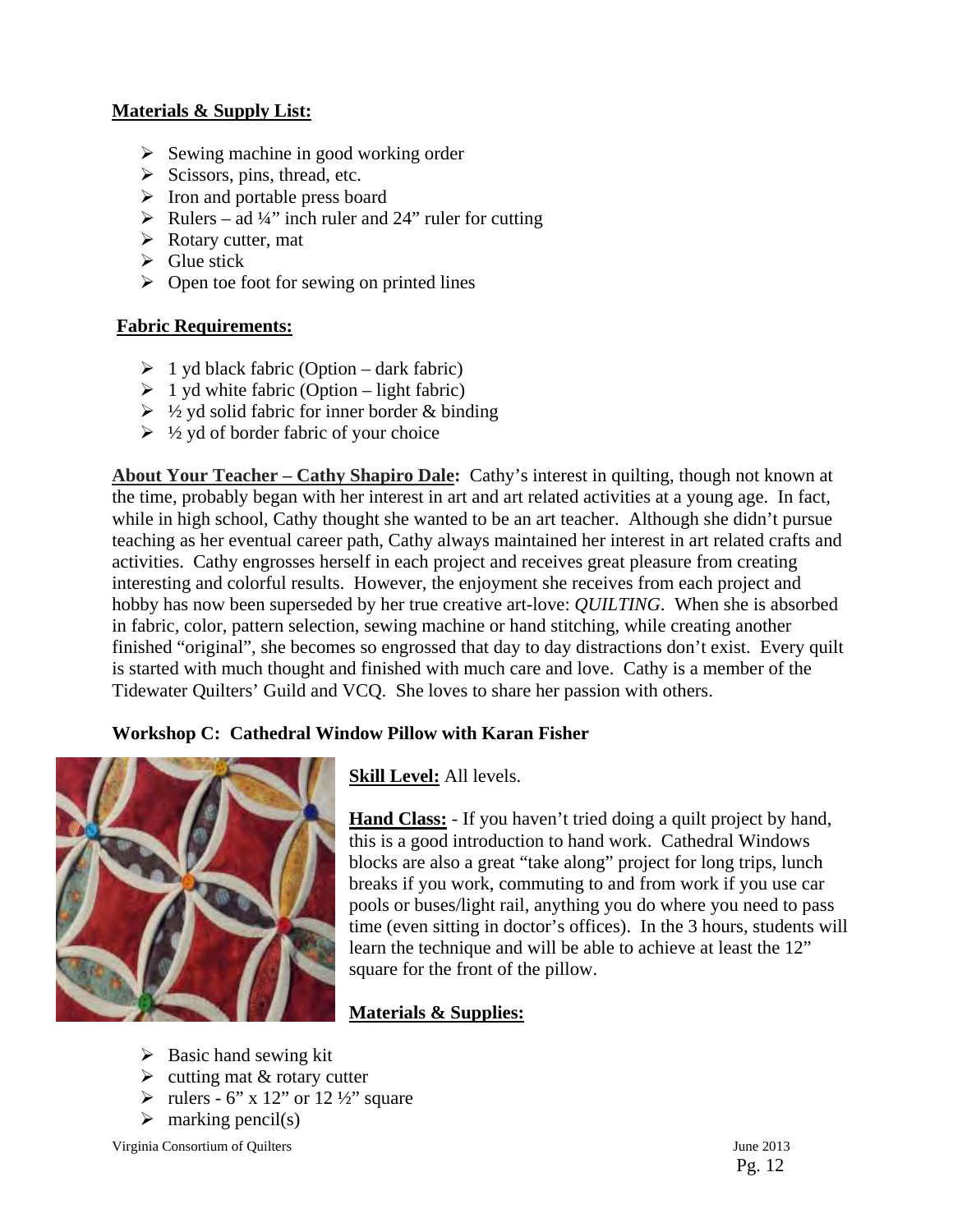- $\triangleright$  Washable glue stick (I recommend Elmer's Glue Stick)
- $\triangleright$  Appliqué pins (these are about an inch in size)
- $\triangleright$  Regular size straight pins

### **Fabric Requirements:**

- $\geq 1$  3/4 yds white or natural muslin for front and back (Option Kona cotton in color of your choice)
- $\geq 1$  Charm Pack
- $\triangleright$  4 Fat Quarters (coordinating colors or same fabric line) for border/edging and optional back
- $\geq 12$ " square pillow form

**Prior to class:** Pre-cut the muslin (or fabric you have chosen) into 9 squares measuring 10 ½". Save the remaining muslin (fabric you have chosen) for later use.

**About Your Teacher: Karan Fisher: -** Hopefully, most of you know me by now as your Programs Chair. I am excited to bring this class to you for the August meeting in Blackstone, VA. I have been sewing it seems *forever…*at least since childhood. Then I got bitten by the quilting "bee" in 1998 and that's all she wrote…..even took precedence over cooking, cleaning, spouse, etc. Cathedral Windows was the first quilt class I took from Eleanor Beauman with Tidewater Quilters' Guild. She is no longer with us, but hopefully I can pass on this wonderful technique in our tradition of perpetuating the knowledge left to us from those quilters who have gone before us. Recently I have ventured into doing quilt design with hopes of publishing patterns and creating custom quilts for people. I am a member of Tidewater Quilters' guild and VCQ. So far, I am enjoying my position as Programs Chair for you and if anyone has any recommendations, please contact me….always looking for fresh talent and ideas!!

### **Workshop D: Foster Children Pillowcases, facilitated by Heather Zavagnin**

Come sew and relax while contributing to VCQ's community service project. We will be sewing pre-cut kits as well as using fabric that has been donated. Bring your sewing machine and basic sewing supplies and Heather will help you cut and assemble. Or if you prefer not to bring a sewing machine, there will be plenty for you to do. Please make sure you indicate on your registration if you will be bringing your machine. Each pillowcase requires 3/4 yard (wof) fabric for body, 2 inch (wof) fabric for strip, and 1/4 yard (wof) fabric for cuff. Fat quarters cannot be used for this project. See the September 2011 newsletter at www.vcq.org for more information about this project, including the project instructions.





### **Workshop E: Come Quilt With Me.**

Bring your own project, hand or machine, sit and quilt with other members and experience some good fellowship while you're at it.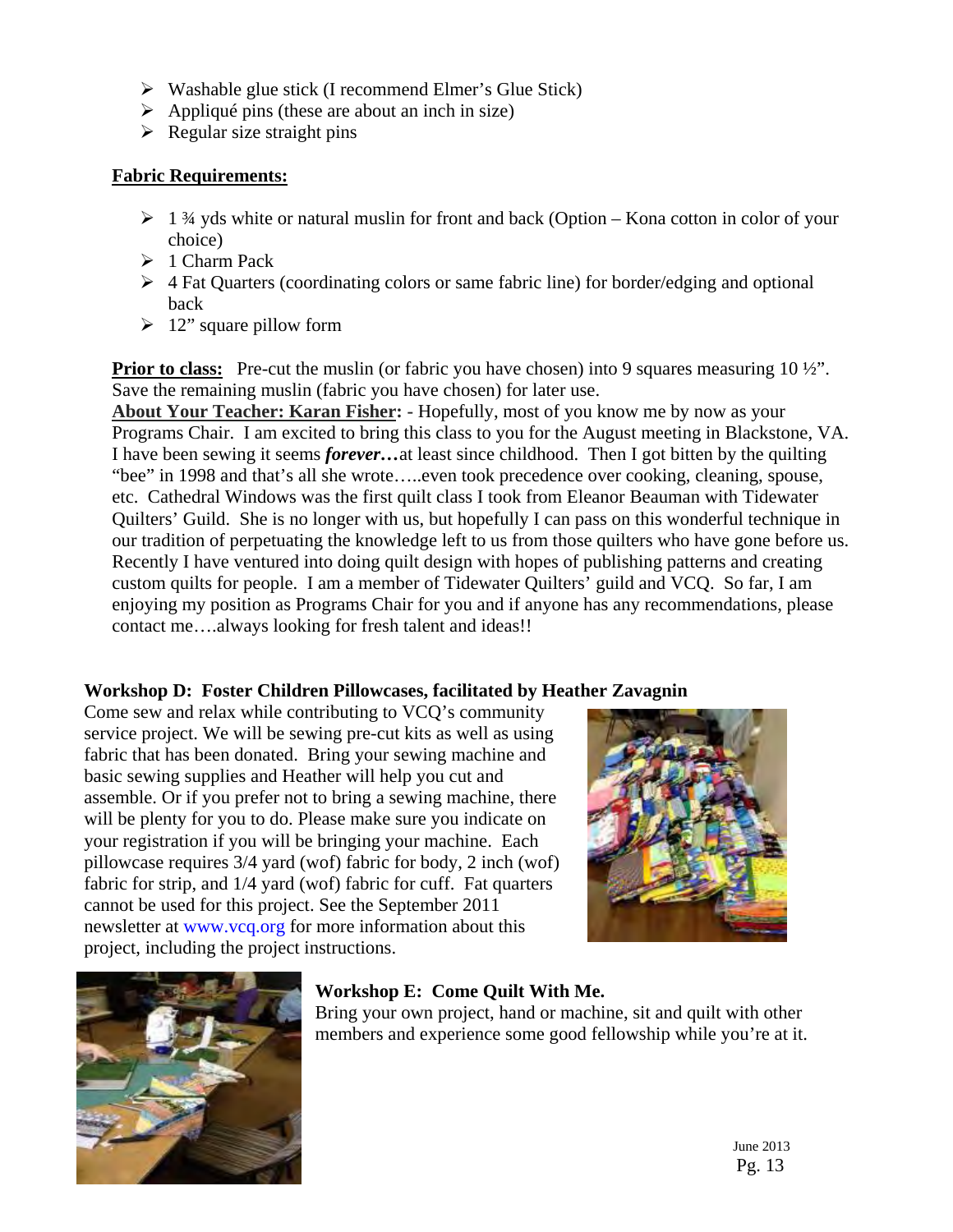**Tour Historic Main Street:** Thank you to Cheryl Gamble for assisting us in planning another tour of Blackstone's historical Main Street on Friday, August 9, 2013 at 4:00PM in case you missed it in May. Mr. Robert Thomas of the Carriage House Museum and Schwartz Tavern is coordinating with locals to possibly have more lovely quilts on display for our enjoyment. This is quoted from their website: "*The town of Blackstone was settled in the mid 18th century at the crossroads of several stage coach and transportation routes. The community was originally named Blacks & Whites for its two rival tavern keepers. There are approximately 100 buildings in Blackstone's historic district. As you tour Blackstone, please take time to enjoy its tree‐lined streets, Seay Park (the perfect place*



just to sit and relax), see our historic buildings and homes, and feel the sense of Southern hospitality that *has long been the town's trademark. You'll meet some friendly town's people on every corner! Don't* forget to visit some of our locally known restaurants and businesses. Stop by Schwartz Tavern and the Carriage Museum and take a tour. Visit our Antiques and Crafts Mall, and during the holidays, enjoy *Bevell's huge Train Display."*

> **VCQ will be scheduling meetings all over the state. If your guild would like to sponsor a meeting contact one of the Board members. If you know of a quilting teacher we would be interested in, please contact Karan Fisher, Programs Chair at karanfisher@cox.net, or 757-761-1173**

#### **TREASURER'S REPORT AS OF May 17, 2013**

Money Market: \$10,369.39 Checking Account: \$23,155.48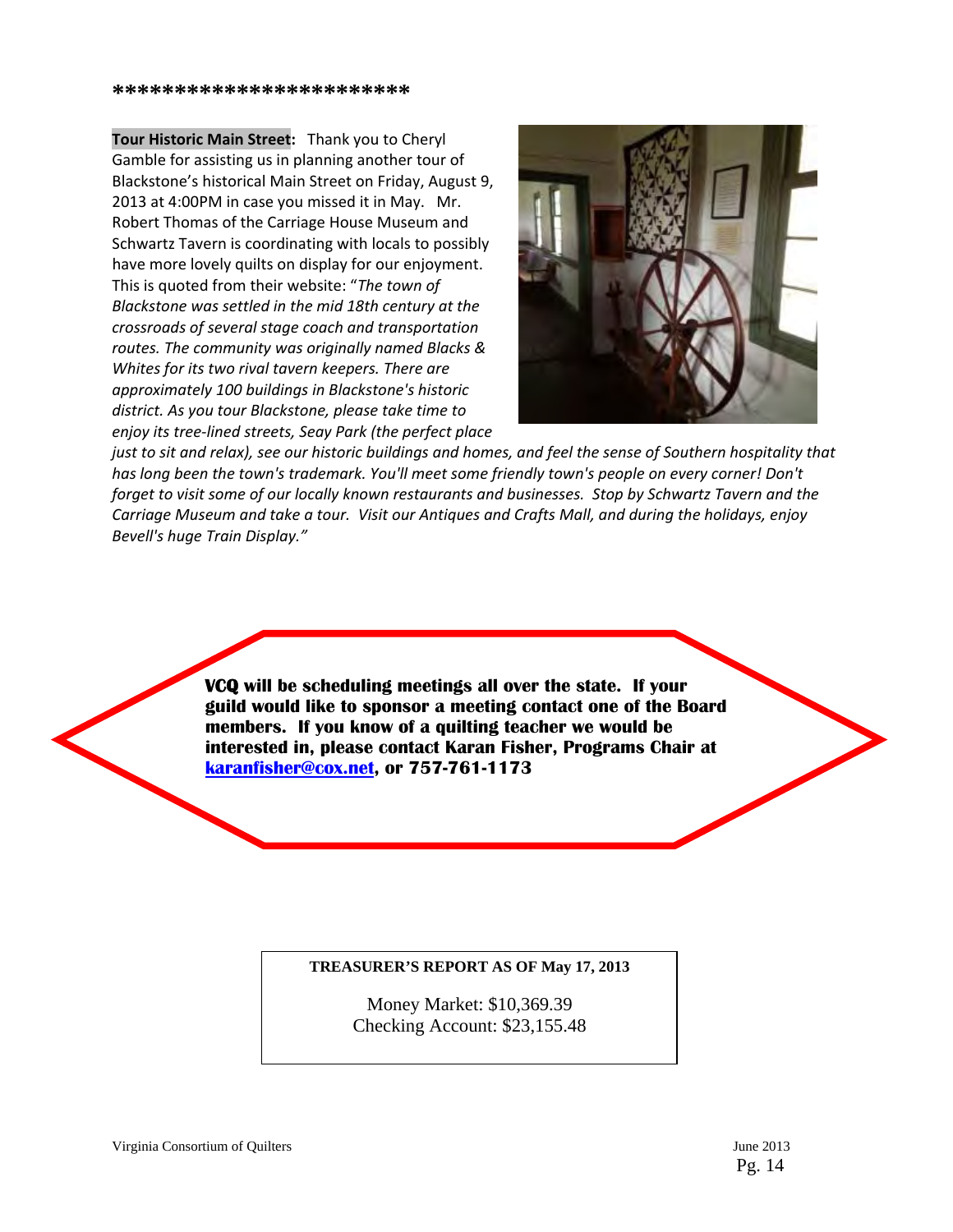### **MEMBERSHIP REPORT**

Through May 9 VCQ is 238 members strong. Welcome to our 37 new members and thanks to the 201 members who have renewed. 2013 membership rosters were mailed after the May meeting. Please contact Betty Blessin if you have not received your copy. It's not too late to recruit a new member and receive a chance to win a Quilter's Basket full of quilting goodies. Just make sure that the new member you recruit puts your name on their membership form in the recruited by space. Drawing will be at the August 10 meeting.

# *Celebration 2014 Quilting……..It's Timeless*  **April 24th – 27th 2014**

Smith Mountain Lake, VA

# CELEBRATION 2014 NEWS

Celebration Question Challenge 2 (CQC)

They live in an area with beautiful bridges. As young mothers they decide to take a quilt class so they could make quilts for their homes. This was the beginning of a prosperous friendship.

The hobby later turned into a business where they could use their English degrees and talents as quilters. Over the years it has developed into a multimedia business, utilizing print, television and merchandising. Do you know who they are?

Please put you name and answer on an index card and bring it to the August VCQ meeting.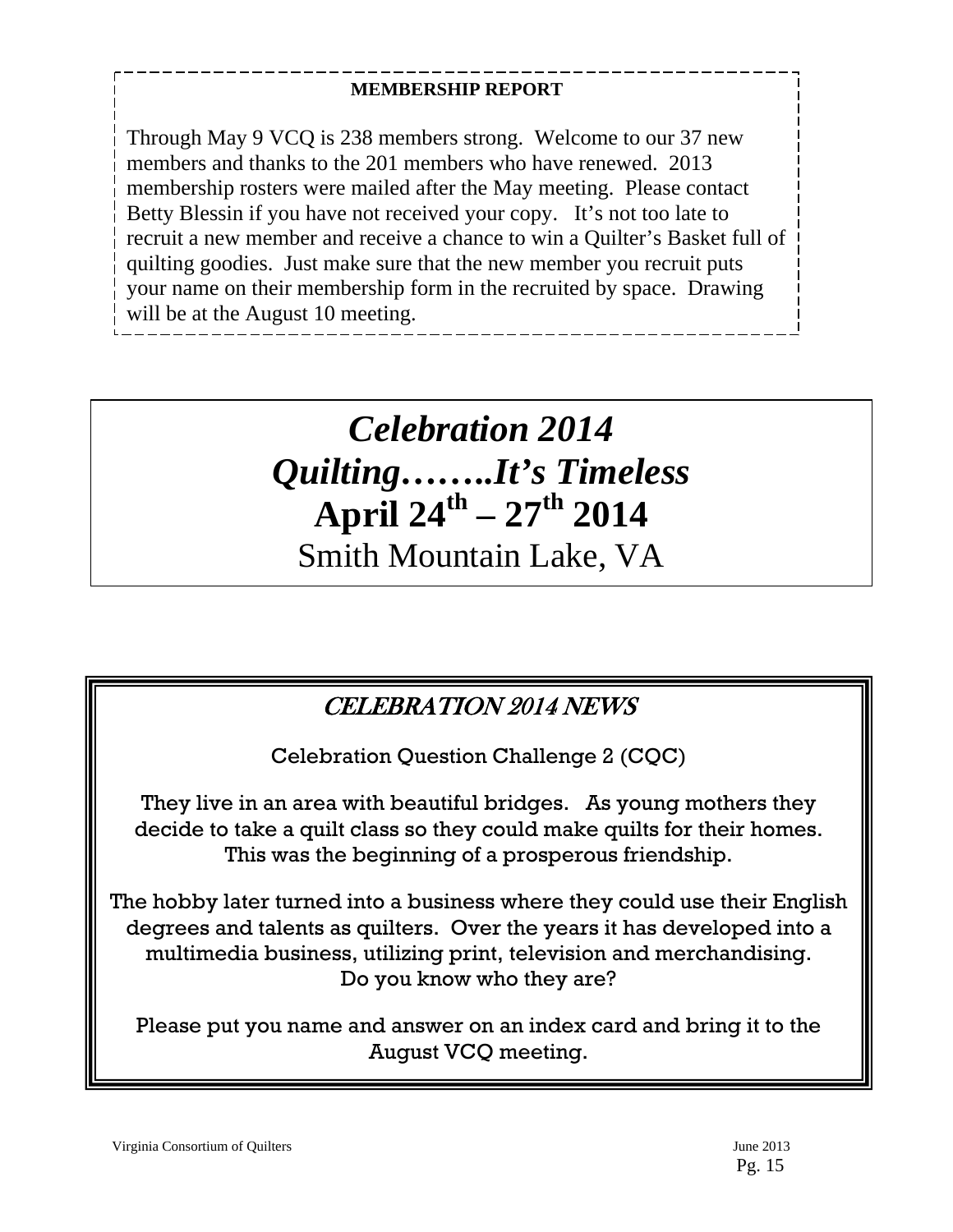# **ADVERTISEMENTS**

### **If These Threads Could Talk**

### **Custom Machine Embroidered Quilt Labels**

### **By Jackie O'Brien, the Quilt Ninja**

You can purchase a basic machine embroidered quilt label for as little as \$5 (plus shipping). I charge 50 cents for 1000 stitches. All the work

is done on the computer so you have final approval and know what it will cost. You can choose text only or you can trick it out as much as you want. I have 141 fonts to choose from. You can see examples of labels and fonts on at www.ifthesethreadscouldtalk.com plus links to embroidery design websites. It all starts with an email to me at sewjackie@live.com or directly from my Etsy shop at www.etsy.com/shop/ifthreadscouldtalk . You pay for the label on Etsy via PayPal or credit card.

PG Fiber2Art Susan Price and Elizabeth Gibson **Original Design Thermofax Screens** Custom Screens from your designs Etsy Shop: http://www.etsy.com/shop/PGFiber2Art Email: PGFiber2Art@gmail.com Original design thermofax screens for use on fabric, paper, or other surface design. Use with screen printing inks or textile paints.

### **Join the fun…… SEW WHAT?? QUILTING CRUISE**

March 18-28, 2014 – 10 day Caribbean Cruise

From \$850 per person, double occupancy

**Contact:** CHRISTY Proost 804-779-3579 or kikiproost@msm.com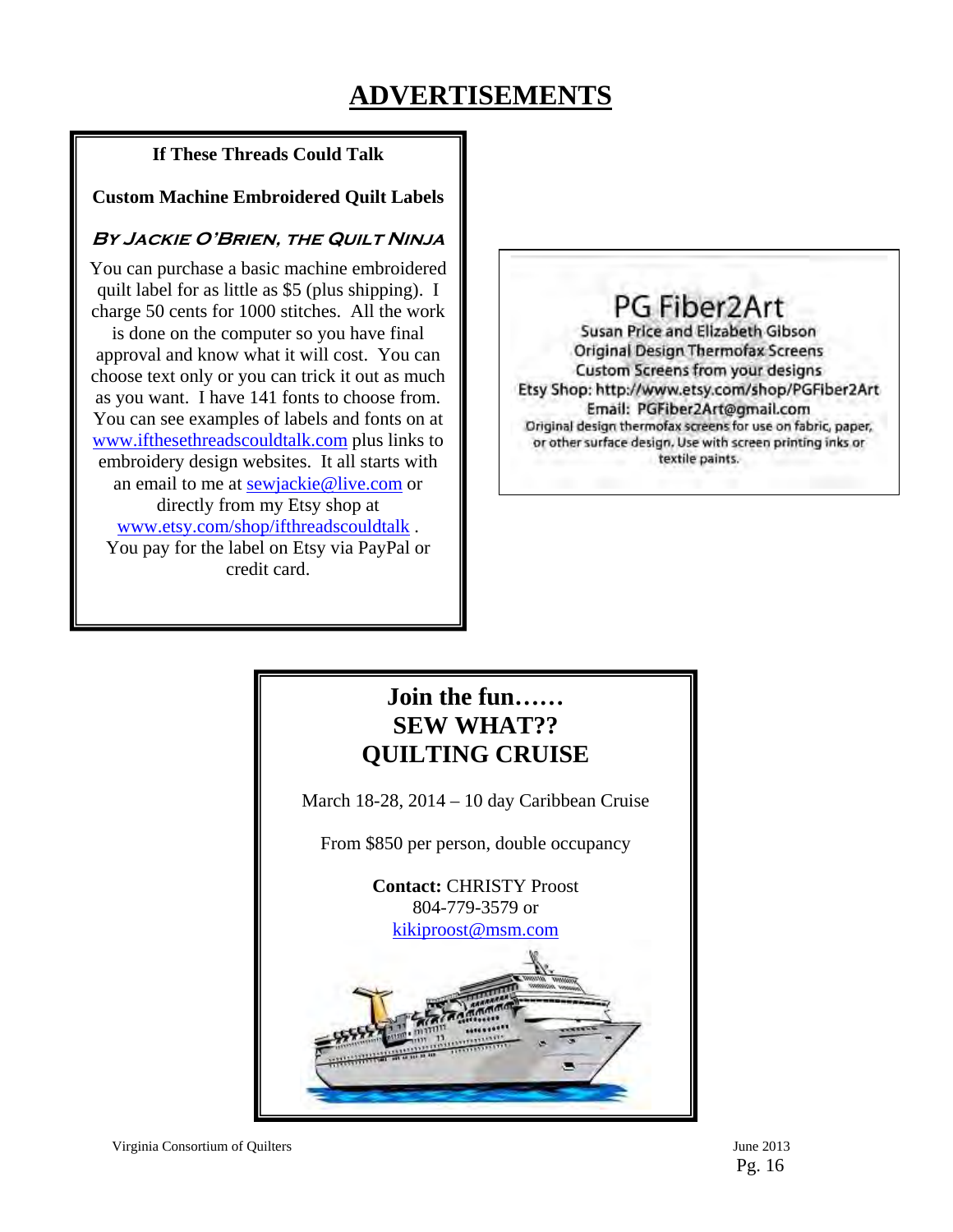### **VCQ WORKSHOP REGISTRATION FORM**

**Registration form deadline**: To receive the \$10 early registration discount, must be postmarked by *Friday, July 26, 2013.* Please fill out **completely** and please **PRINT***.* 

| Name    |       | Member       | Non-Member |
|---------|-------|--------------|------------|
| Address |       |              |            |
|         | City  | <b>State</b> | Zip        |
| Phone   | Email |              |            |

Choice of Workshop (includes lunch). Circle letters and indicate choice on line.

Workshop A: How to Appraise Quilts with Neva Hart

Workshop B: Blacks & Whites Block, paper pieced table topper with Cathy Shapiro Dale

Workshop C: Cathedral Windows Pillow with Karan Fisher

Workshop D: Foster Children Pillowcases facilitated by Heather Zavagnin

Workshop E: Come Quilt with Me (CQWM)

1st choice\_\_\_\_\_\_\_\_\_\_\_\_ 2nd choice\_\_\_\_\_\_\_\_\_\_\_\_3rd choice\_\_\_\_\_\_\_\_\_\_\_\_

| <b>Cost:</b> If you prefer a <b>private room</b> , there is an additional cost of | If post marked | <b>Full cost after</b> |
|-----------------------------------------------------------------------------------|----------------|------------------------|
| \$10.00. Please note on registration you are requesting a private                 | by 7/26/2013   | 7/26/2013              |
| room.                                                                             |                |                        |
| Member, Workshop A, B & C with Friday lodging $\&$                                | \$75.00        | \$85.00                |
| Saturday meals                                                                    |                |                        |
| Member, Pillowcases & CQWM Workshop D/E with Friday                               | \$70.00        | \$80.00                |
| lodging & Saturday meals                                                          |                |                        |
| Non-member, Workshop A, B & C with Friday lodging $\&$                            | \$85.00        | \$95.00                |
| Saturday meals                                                                    |                |                        |
| Non-member, Pillowcases & CQWM Workshop D/E with                                  | \$80.00        | \$90.00                |
| Friday lodging & Saturday meals                                                   |                |                        |
| Member, Workshop A, B & C (Saturday only +lunch)                                  | \$30.00        | \$40.00                |
| Member, Pillowcases & CQWM Workshop D/E                                           | \$25.00        | \$35.00                |
| $(Saturday only + lunch)$                                                         |                |                        |
| Non-member, Workshop A, B & C (Saturday only + lunch)                             | \$45.00        | \$55.00                |
| Non-member, Pillowcases & CQWM Workshop D/E                                       | \$40.00        | \$50.00                |
| $(Saturday only + lunch)$                                                         |                |                        |

ROOMMATE (s) PREFERENCE: 1) \_\_\_\_\_\_ \_\_\_\_\_\_\_ \_ 2) \_\_\_\_\_\_\_\_\_\_\_\_\_\_\_\_\_\_\_\_\_\_\_\_  $3)$   $4)$ 

Amount enclosed: \$\_\_\_\_\_\_\_\_\_\_\_ Pattern or supply fee, if any, is paid to teacher at time of class.

Are you willing to be a class helper? Yes No

Are you bringing a sewing machine to Come Quilt with Me or the Pillowcase class? Yes No

Special lunch requirements: Box lunches with a sandwich will be provided

Vegetarian\_\_\_ Gluten-free\_\_\_ Allergic to \_\_\_\_\_\_\_\_\_\_\_\_\_\_\_\_\_

Send workshop registration form and your check **payable to VCQ** to **Karan Fisher, 1213 Rittman Road, Virginia Beach, VA 23464**  Questions? Contact Karan Fisher @ 757-761-1173 or karanfisher@cox.net